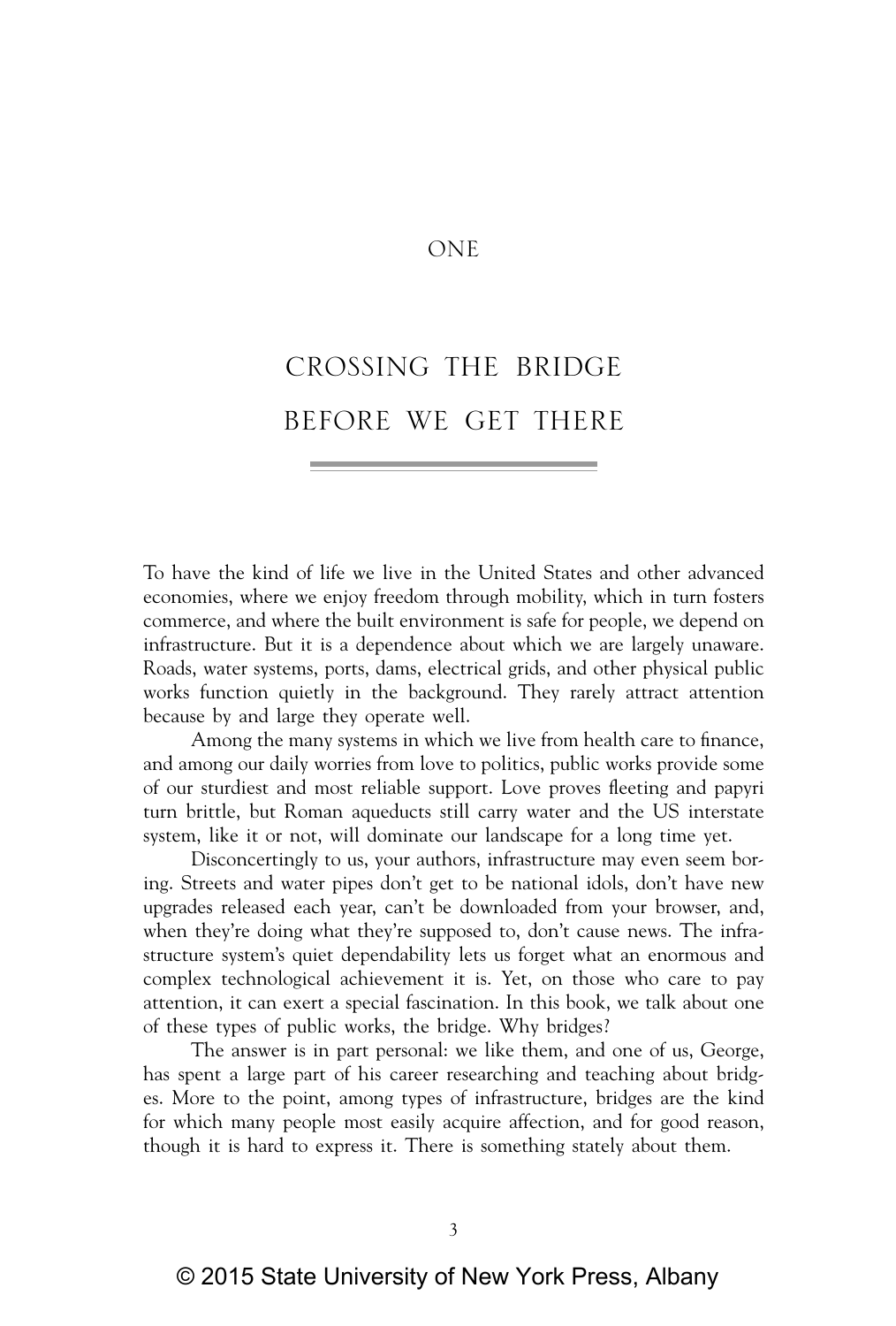Roads hug the earth's surface. Pipelines and tunnels burrow underneath it. But bridges soar through the air, without ever really leaving the ground. On beholders they make a distinct impression. Unlike buildings, which are more numerous but clad with outer surfaces that usually keep the underlying structure hidden, bridges reveal the structural principles that keep them aloft. They are the most visible expressions of engineering as art, or of architecture as science. Some are gateways to regions, symbols for entire cities, and world-renowned monuments in their own right. Some bridges, like some violin concertos, have magnificence that cannot be expressed in words.

While many kinds of human contrivances mar the natural landscape, bridges—even ones that are not particularly famous—are likely to complement it. They provide sequentially shifting panoramas for those crossing them, dramatic objects for those observing them from a shore or embankment, and framed horizons for those looking through or past them. Bridges as structural art are to be appreciated in their own right, but also as environmental art: pieces of artifice that enhance awareness not just of the artwork itself but also of the hills, chasms, torrents, skylines, or forests among which they are situated.

Before they can be art, they are economic infrastructure. They are essential because we move around on the earth and the earth's surface is, fortunately, not a flat and solid expanse. It has gullies, rivers, valleys, hills, swamps, crags, coves, and cliffs that must be crossed if we're to get about. Since we build roads and railways, it is often also wise to make them leap over each other instead of intersecting.

To accomplish that crossing by which it becomes an economic asset, the bridge must first be designed and built as a physical structure—which now needs definition.

## WHAT IS A BRIDGE?

In movies when a galloping cavalry reaches a river, the riders inevitably coax the horses to swim across, just their heads above water, even if their mounts are in full armor. This way of crossing the river works, we suspect, only in the movies. Moses developed the method of getting the waters to part, a procedure that is no longer recommended since too many regulatory approvals would be needed. A ferry may be pleasant, if the waves are not too choppy and the wait at the dock not too long. In a pinch, and in the absence of a ferry or rowboat, a brisk swim might do; a catapult is best declined, even in desperation.

A bridge differs from the other ways of getting across in that it is a fixed structure that affords passage across; but, as a tunnel does the same by a rather different route, we have to add that the bridge reaches across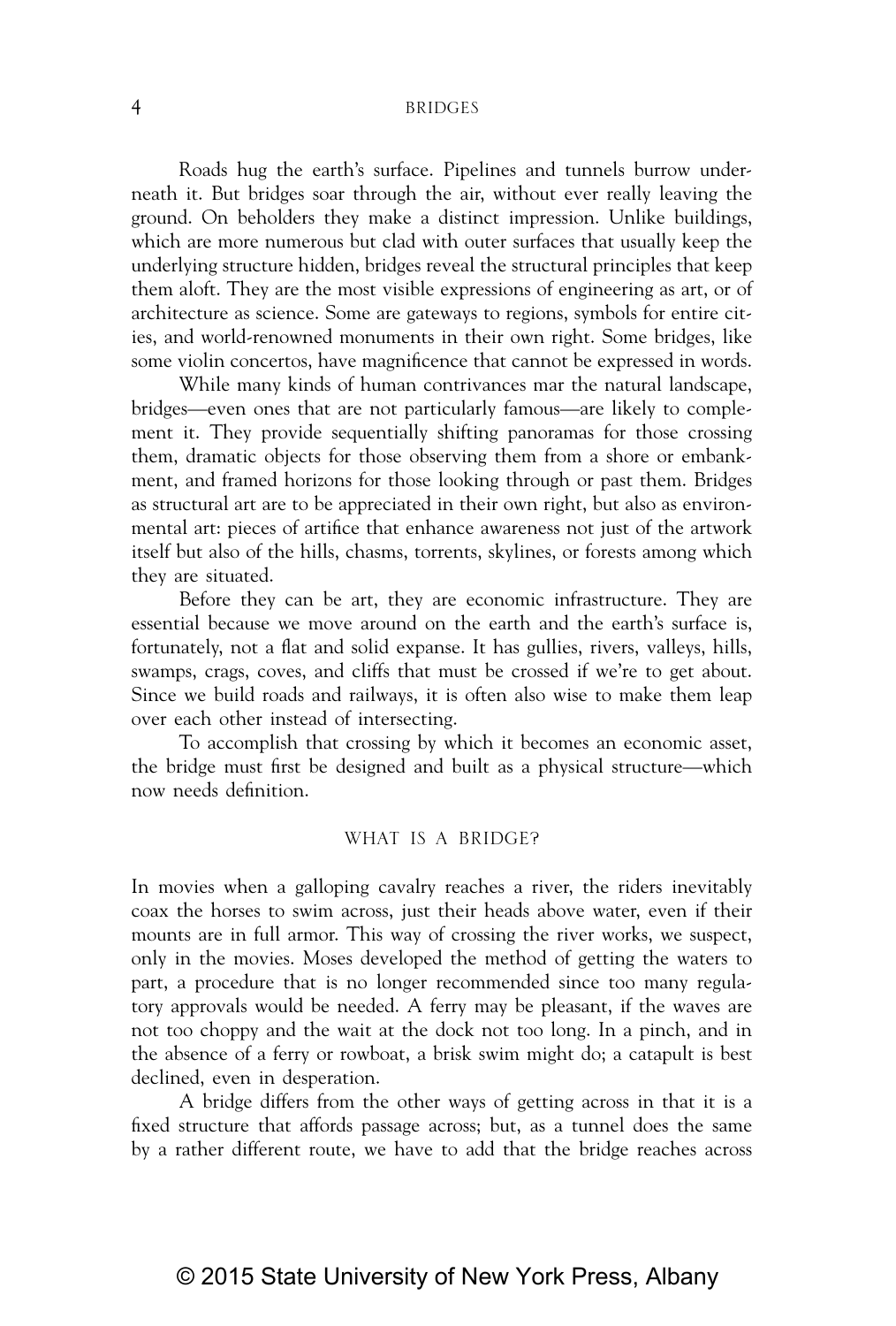by spanning a gap. By definition, then, a bridge is a structure that affords passage at a height across a gap. Let us now take the three pieces of the definition and consider them each, though in reverse order: the gap to be spanned, that which will make passage across it, and the structure that will support the passers' weight.

For the *gap* that the bridge crosses, a river most readily comes to mind, but it could just as well be a channel, lake, estuary, or the like. Or it may be a chasm, canyon, mining pit, ice crevice, or space between buildings. All these taken together still form a minority of the gaps that bridges cross. Many of the rest are the spaces between the raised sides of a roadway or railway. The curved ramp that raises or lowers traffic at highway interchanges is a bridge, too. So is the elevated highway, sometimes known as a viaduct, which spans the gap as it traverses a row of piers, sometimes casting its shadow over another highway running below.

*That to which the bridge affords passage*—well, it is people, vehicles, and the goods they carry, perhaps with livestock tagging along. Some bridges are solely for pedestrians and bicycles; a large number are for railways. In present-day America, that to which the bridge gives passage is overwhelmingly automobile traffic. Unless we specify otherwise, when we say "bridge" in this book, we mean one primarily meant to carry motorized road vehicles, though it may carry pedestrians and trains in addition.

The things that cross have weight and momentum. To afford them passage, the bridge must consist of an assembly of parts—a *structure*—that supports the forces acting on it. The structure must carry its own weight, stand up to the loads vehicles impart to it, and resist the forces of winds and waves and of the occasional errant barge that hits a pier. Those who would like to be informed about bridges should be able to understand the basics: the thinking by which engineers decide which kind of structure will safely carry the loads imposed on it.

#### THE BRIDGE DECISION

Even in a road transportation system as large as America's, we have far more bridges than most would guess, some 600,000 in fact. Every 500 or so Americans owns a bridge, or better put, each American owns a share in the nation's vast bridge portfolio. And that means many decisions have to be made about bridges, whether to build them, upgrade them, or close and replace them. At many places in America, every few years, citizens and their representatives, along with expert advisers, have to make such decisions.

We should pause, however, to consider whether it might be better to burrow underground to the other side than to span the gap above. It is rarely a good idea. Only in exceptional cases is a tunnel the right choice,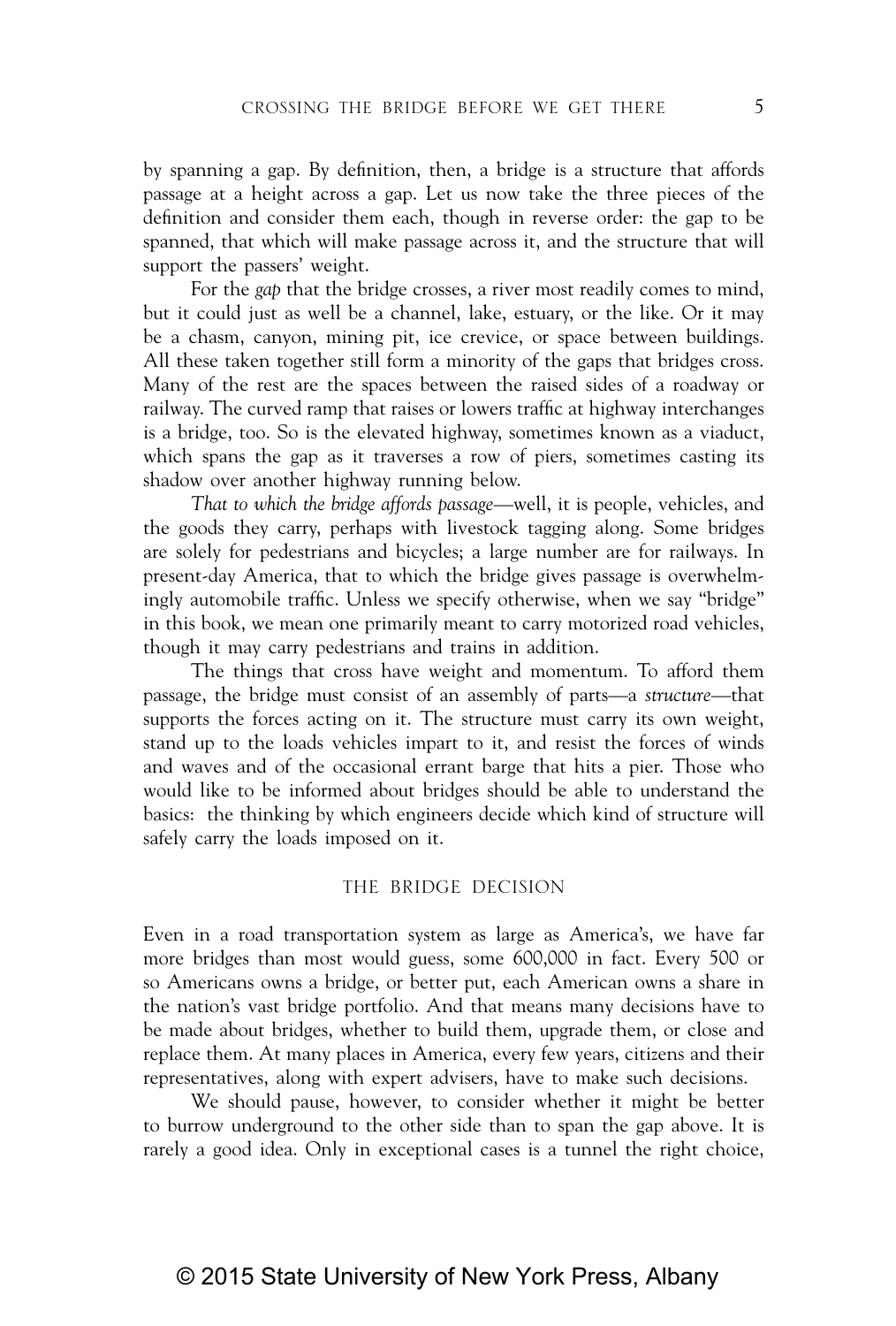for the very practical reason that tunnels are costly. Boring through rock and soil is expensive to start with; the price quickly spikes if the tunnelers run into geological formations they did not expect, something that readily happens underground, where no one is likely to have been before. Tunneling is dangerous for workers, further raising costs. Some danger persists even once the tunnel is in regular operation, not because the tunnel is likely to collapse, but because tunnel accidents are hard to clear, and tunnel fires and chemical spills are eminently to be avoided.

On the plus side for the tunnel, it may take up less space at the entrances than a bridge would, and that is a benefit in places where real estate is expensive. Tunnels are also preferred where storms make surface construction dangerous or where passing ships are so tall that the bridge would have to have very high clearance. Then again, if the channel to be crossed is deep, the tunnel must run correspondingly deeper, requiring long approaches (cars cannot handle angles of descent and ascent that are too steep), so that the tunnel may well have to be longer than a bridge would. At almost all places where there is demand to cross, the right structure by which to get across is the bridge, and in any case it is only bridges we study here.

Now, getting back to the bridge decision, here are the typical options.

First, leave the old bridge alone, but increase maintenance, do some modest restoration, manage traffic better, and if possible persuade people to drive less. Second, reconstruct the bridge, by making structural improvements or expanding it. Third, if the bridge is too deficient, tear it down and replace it, though not in that order, since we need the old one to carry traffic until the replacement is finished. And fourth, the present bridges are fine, but demand has grown, so build a new one, adding to the region's collection of bridges. (If there is no present bridge, the choice is simpler, build or don't build.) Here are the choices once again: leave it and manage traffic, rehab or expand, demolish and replace, or build new.

Simple as the choices are to state, they are complex to make. They differ in important ways from other kinds of public policy decisions, though the differences are variations on a theme. All have to do with making early decisions.

Consider the annual town budget as a kind of public policy: if there is a shortfall, cut some programs or increase taxes. Skip to the local school district that's overenrolled: hire more teachers or maybe throw out some truants. Let's go to the bridge deemed dangerous from corrosion: now what? It takes years to build a new bridge. We have put this in a cavalier way, but the point is serious. When infrastructure has been poorly maintained for too long, or when traffic has built up too much, a patch-up here or there may work for a while, but the reckoning will come, and by then no quick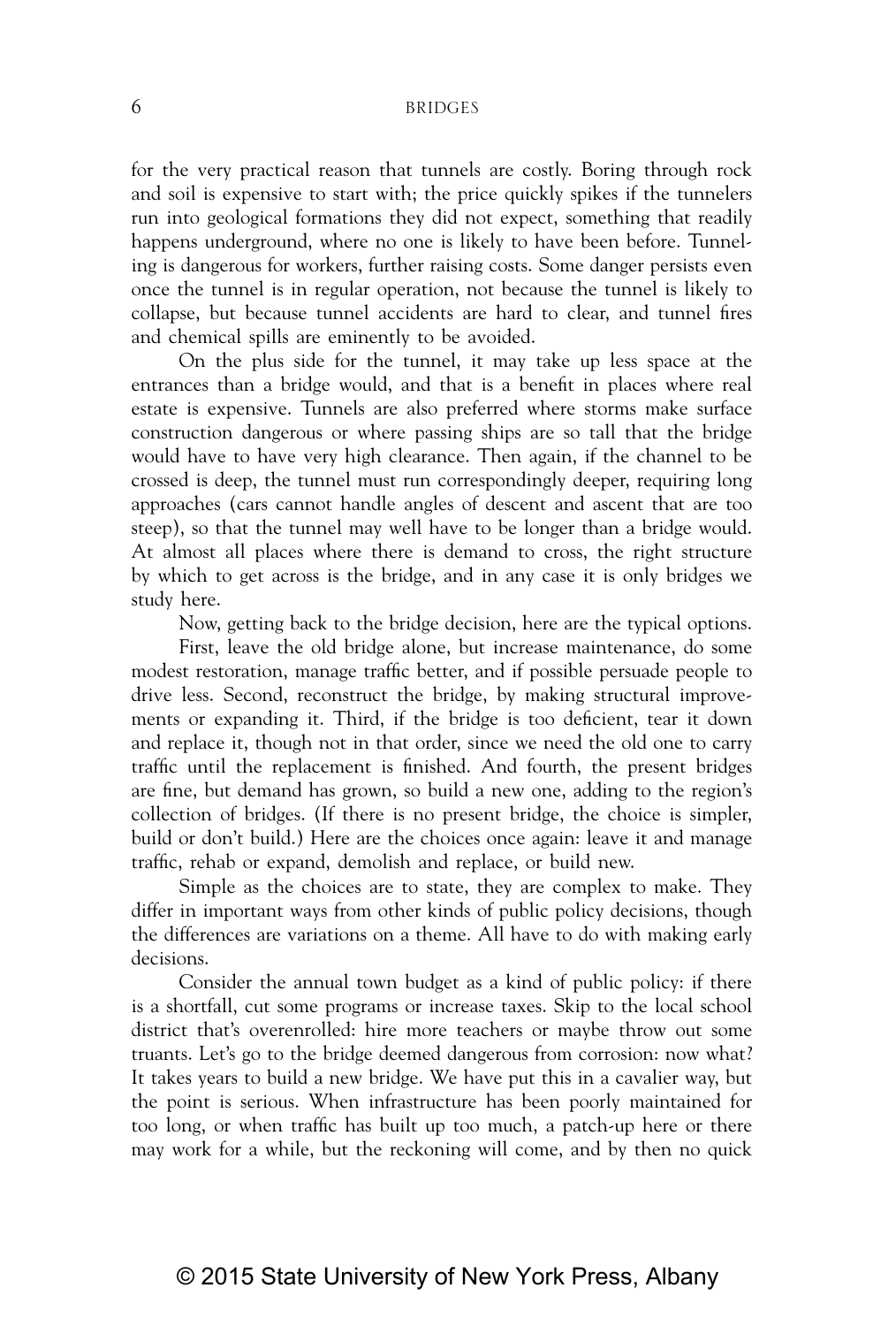fix will be possible. Good infrastructure decisions should be made before they are urgently due.

What is more, a bridge is a capital investment. To decide to build or reconstruct means that funds have to be expended this year for an item meant to endure and provide service over decades. We incur a large debt now, though we may not live long enough to experience the benefits. Unlike most policy decisions, which are driven by short-term calculation and the election cycle, infrastructure decisions (though they have current political costs and payoffs) have to be made for the long run.

As compared to other public concerns, like declining exports or increasing influenza cases, infrastructure is different again, because the problems it causes can be anticipated way ahead of time. Infrastructure causes problems not because we're surprised by the unexpected (there are exceptions, of course), but because we've been ignoring the expected.

Since it is expensive and very time consuming to fix the bridge when it is in danger of collapse, we should definitely not—in answer to this chapter's question—wait until we get to it to cross it. On questions of infrastructure planning, we should cross that bridge years before we urgently must.

#### THIS BOOK

The book that follows is a primer on the considerations at work when we decide whether to build or rebuild a bridge. Since many of the considerations resemble those for other kinds of infrastructure, some readers may also find in this book an introduction to infrastructure decisions in general, with bridges as the running example.

Throughout, we want to share our affection for bridges, which are among the most worthy and loved items in the built environment. The basics of bridge engineering are accessible to anyone who has spent a year or two in college, even if their major had nothing to do with science. To the viewer equipped with those basics, the bridge reveals much more than is otherwise obvious. Some may even become appreciators of bridges, hobbyists of sorts, stopping now and then to gaze at a fine structure. A few, we hope, will take up careers in engineering, planning, or architecture. (But we do not say much about bridge architecture because on that subject, as contrasted to bridge engineering and planning, there are already many books accessible to beginners.)

If we have done our work well, our book should also make clear that a bridge is a product of many professions and multiple analyses: bridge engineering for sure, but also financial analysis, transportation planning, environmental studies, and public policy making. Our book introduces many of the kinds of planning at work. For citizens concerned about making better bridges in their own communities, we offer our book as a guide.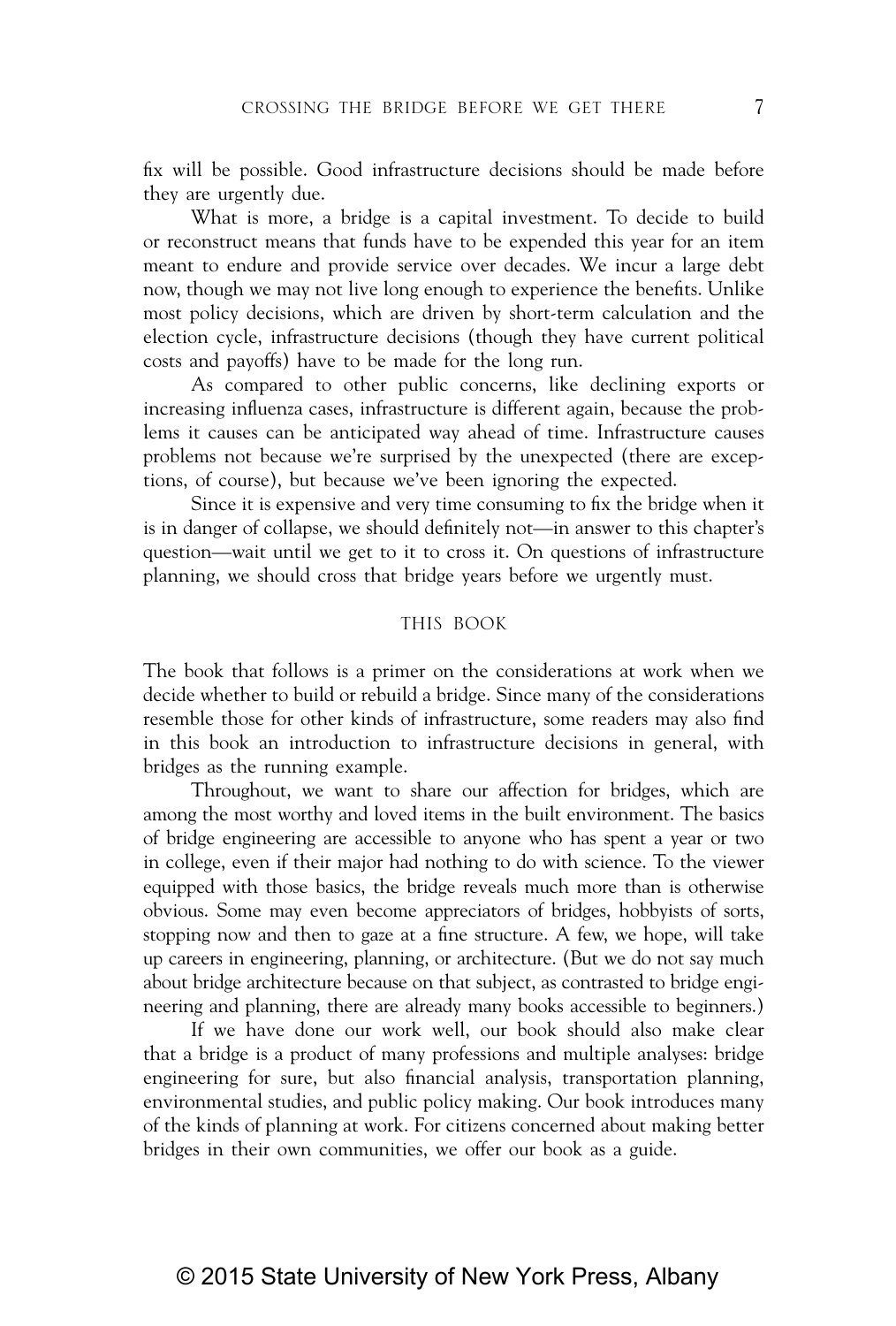Readers should be aware that, here and there, we give our views, a few of them controversial, on the directions in which we think bridge building and infrastructure policy should go. Where we express opinions (informed ones, we believe), the reader will be able to detect that from the way we write. Our most forceful claim is for the millennial bridge—but let us not reveal too much yet. We invite readers to find out what we mean.

We begin in the next chapter by counting America's bridges. We also estimate the number of sites, in a year, for which decisions have to be made about new construction or rehabilitation.

Then four chapters that follow should be read in a row: they are our engineering chapters. Chapter 3 provides the basics on the forces that bridge spans must resist to stay aloft. The next (chapter 4) explains how basic principles guide the engineer to design the types of bridges all of us observe on our travels. Though bridges are remarkably safe, their design cannot be based on certainty. Chapter 5 introduces the ways in which engineers manage to keep bridges strong, despite uncertainties. The most serious uncertainties arise from the possibility of extreme events, such as floods and earthquakes. These are the greatest challenges to bridge safety, and chapter 6 illustrates the ways in which engineers and other professionals strive to meet them.

Our series of chapters on bridge planning begins with the question: is the bridge worth building in the first place? Chapter 7 seeks to answer the question by introducing cost-benefit analysis for a bridge. This and subsequent chapters can be read in any order. The next (chapter 8) is on transportation planning and uses an extended example to analyze whether traffic pressures justify a new bridge.

The bridge to be built or rebuilt may well raise possibilities of environmental harm. Chapter 9 explains the process by which environmental impact is assessed and asks what could be meant by a "sustainable bridge." In chapter 10, our series on bridge planning ends by investigating a sometimes intractable problem: why a project often creeps along for a decade or more to get from initial studies to the day the ribbon is cut. We conclude the book with what we have already hinted about, our appeal for you to join us in advocating for bridges that span a millennium.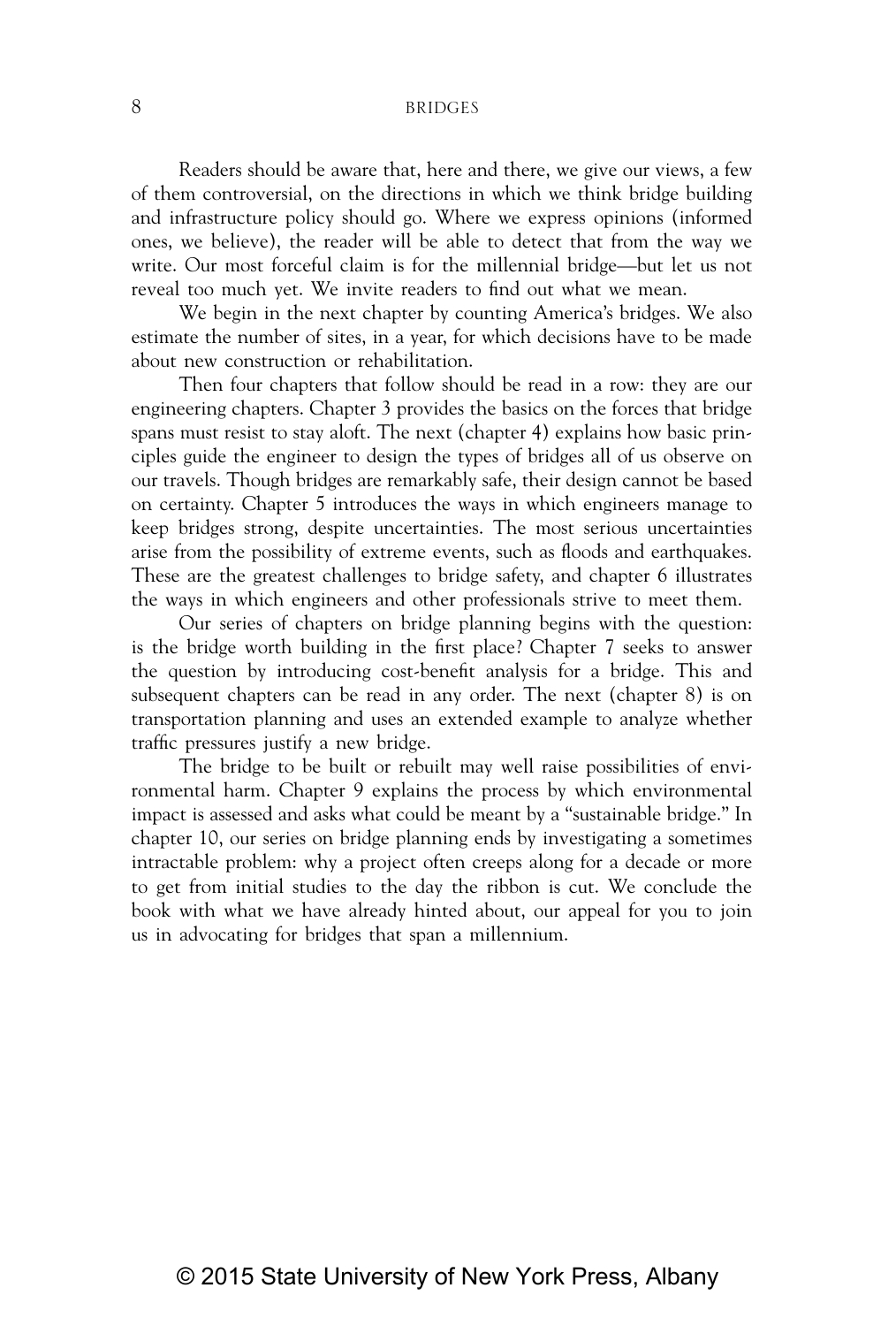## TWO

# COUNTING OUR BRIDGES

In this chapter, we ask the question: just how often must big decisions be made about bridges? And to what extent is the United States facing a need for new bridges, bridge reconstruction, and bridge rehabilitation?

The place to go for answers is the National Bridge Inventory (NBI), a database maintained by the Federal Highway Administration to keep tabs on bridge conditions in the states. It assembles data each year from reports submitted by state transportation departments. As infrastructure is longlasting, the national inventory changes fairly slowly, so the 2011 data, which we are using here, should remain a good indicator for years to come.

The fact that first strikes the eye is that there are over 600,000 bridges in the fifty states plus the District of Columbia and Puerto Rico. This is not even a full count, since the NBI counts only public bridges and leaves out tens of thousands of privately owned railroad bridges. Of the total in the NBI, 98 percent are road bridges, primarily meant to carry automobiles, trucks, buses, etc., though some also have lanes for pedestrians and tracks for trains or subways.

We classified the bridges according to length of the main span, so we could begin assessing the nation's bridge infrastructure challenge. We wanted to know, for example, how many are long enough that they could not have been built—and cannot be rebuilt—simply as girder (or beam) bridges.

To qualify for our classification, the span had to be greater than 20 feet, which is a short starting point since a span of that length barely crosses two road lanes. A 20- to 99-foot main span we classified as "short." If a bridge has a dozen spans, of which the single longest is 60 feet, then we still classified it as short-span even though the entire bridge is much longer. We classified a span of 100 to 329 feet as "medium," and 330 and over as "long." When a bridge exceeds 330 feet, it will almost always have to be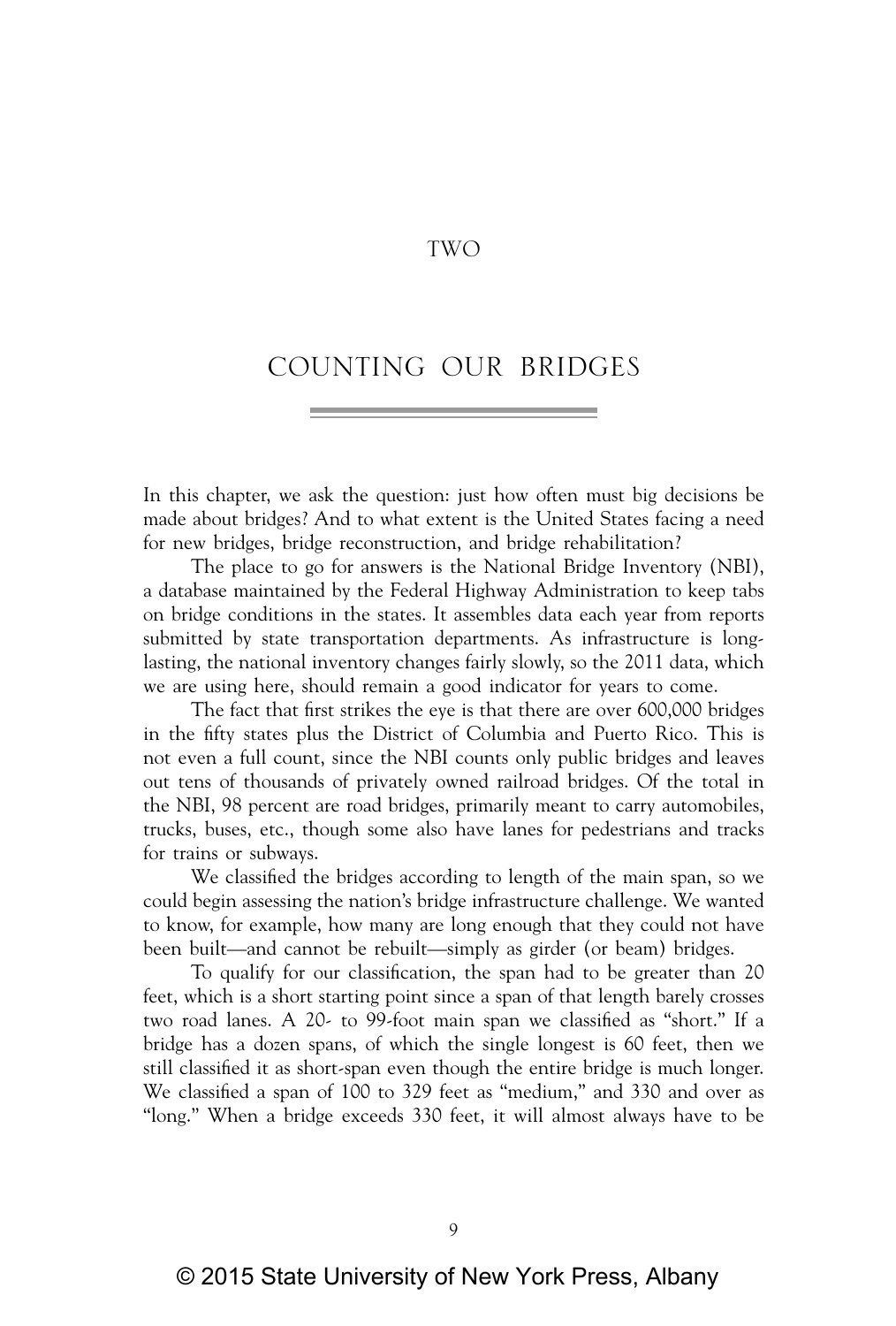designed as a truss, arch, suspension, or cable-stayed bridge. (We explain these types in chapter 4.)

Of the nation's bridges that fit our criteria, just under 87 percent have main spans in the short range (table 2.1). Even these modest structures make important statements in the landscape. In many towns in America, a 50-foot bridge can be a matter of pride, a public-expenditure concern, and a traffic choke point.

To be sure, longer bridges are the ones that garner the most attention. Of all American bridges, about 13 percent are medium-span, and one-fifth of one percent are long-span. Those numbers aren't peanuts. Medium- and long-span bridges taken together still amount to 61,000 structures, and many of them become deficient or obsolescent each year, raising the specter of rather expensive corrective maintenance or reconstruction.

The bridges aren't equally distributed around the United States. Of the states, Texas has the most, followed by Ohio, with Hawaii and Delaware at the bottom of the list. Alaska ranks low because of vast areas without roads. Cities are more likely to have higher densities of bridges because many sit alongside bodies of water, and almost all are highway and railway hubs, so they need overpasses and underpasses.

Of the top metropolitan areas (by population), the broad New York metropolitan area comes in second in its bridge endowment, with 7,952 bridges. Surprisingly, Dallas-Fort Worth comes in first with 8,888 bridges.

The St. Louis metro area has the greatest concentration of bridges per capita, with 163 per 100,000 people. Pittsburgh barely earns its billing as the "City of Bridges," coming out second with 158 bridges per 100,000 people (table 2.2). Sadly, the Los Angles metro area comes in quite low and may be said to be bridge-deprived. Bridge trivia this may be, but it also makes the point that some local governments face far more bridge decisions (relative to their population) than others.

Now we consider some of the basic reasons that people in an area might be confronted with bridge decisions.

| Short:<br>$20 - 99$ ft | Medium:<br>$100 - 329$ ft                         | Long:<br>330 ft and longer | Total    |
|------------------------|---------------------------------------------------|----------------------------|----------|
| 397,494                | 60,016                                            | 1100                       | 458,610* |
| 86.7%                  | 13.1%<br>Source: National Bridge Inventory (NBI). | $0.2\%$                    | 100%     |

Table 2.1. U.S. Bridges by Length of Main Span, 2011

\*The NBI includes many bridges with main spans shorter than 20 feet. These we excluded from this table.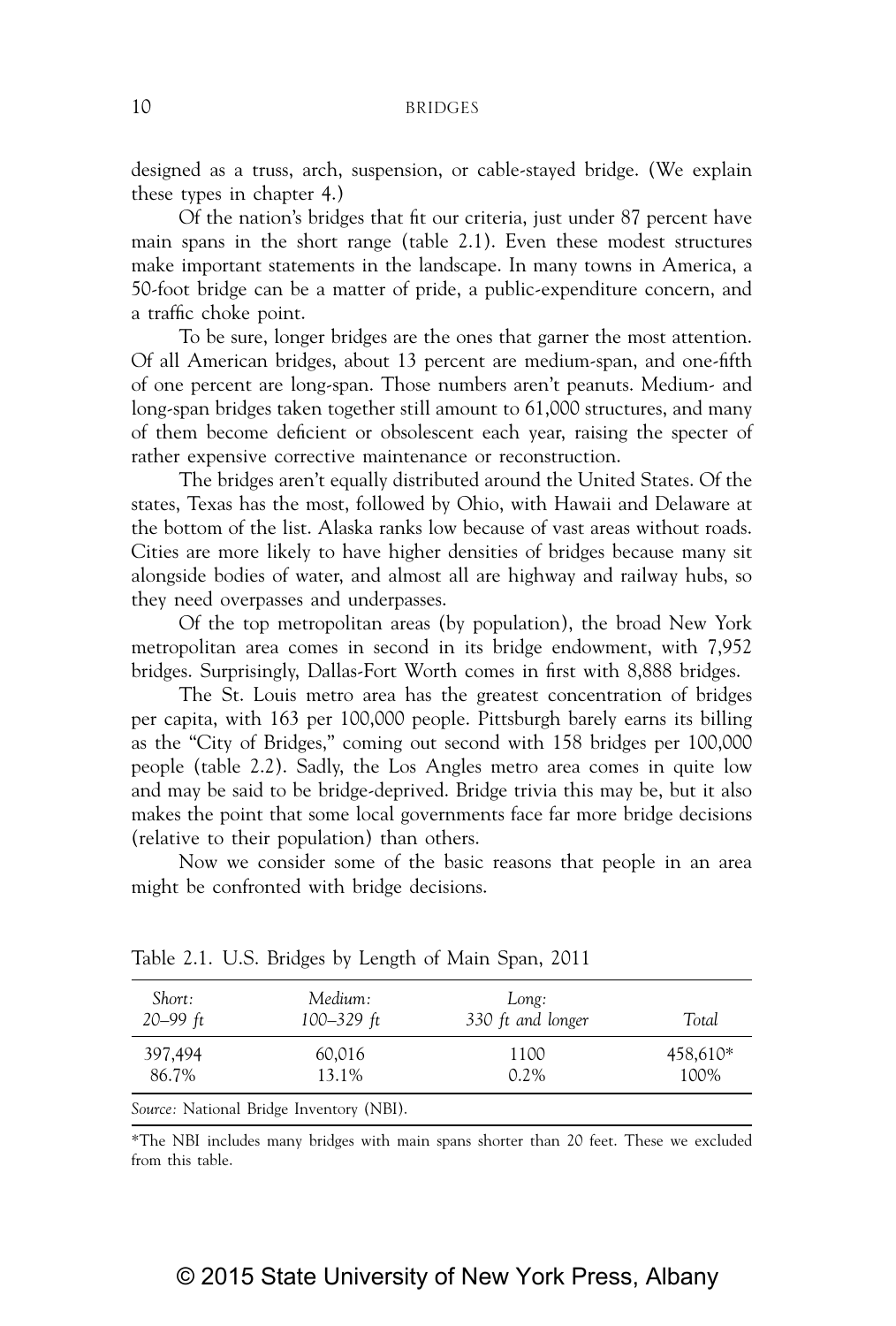|    |                                 | # per 100,000 Pop. | Total bridges |
|----|---------------------------------|--------------------|---------------|
|    | St. Louis, MO-IL                | 163                | 4583          |
| 2  | Pittsburgh, PA                  | 158                | 3724          |
| 3  | Cincinnati-Middletown, OH-KY-IN | 146                | 3123          |
| 4  | Dallas-Fort Worth-Arlington, TX | 139                | 8888          |
| -5 | Houston-Sugar Land-Baytown, TX  | 103                | 6145          |

Table 2.2. Which metro areas have the most bridges? Ranked by bridges per 100,000 population, 2010

*Source:* National Bridge Inventory

#### IS INFRASTRUCTURE AGING?

It requires little argument to win assent to the idea that the nation's infrastructure is aging, since everything is aging, including your present authors. For bridges, the pertinent question is whether they are on the average getting older—whether at some time the United States reduced its construction of new or replacement bridges, allowing older bridges to increase as a proportion of all bridges. If so, we have to be concerned about our aging bridges.

We tapped into the NBI to find out. Our findings tell a story that's more complicated than we expected. The number of bridges built shot up in the 1960s and has declined since then (figure 2.1). The declining number of



Figure 2.1. US Bridges in 2010 by Decade of Completion.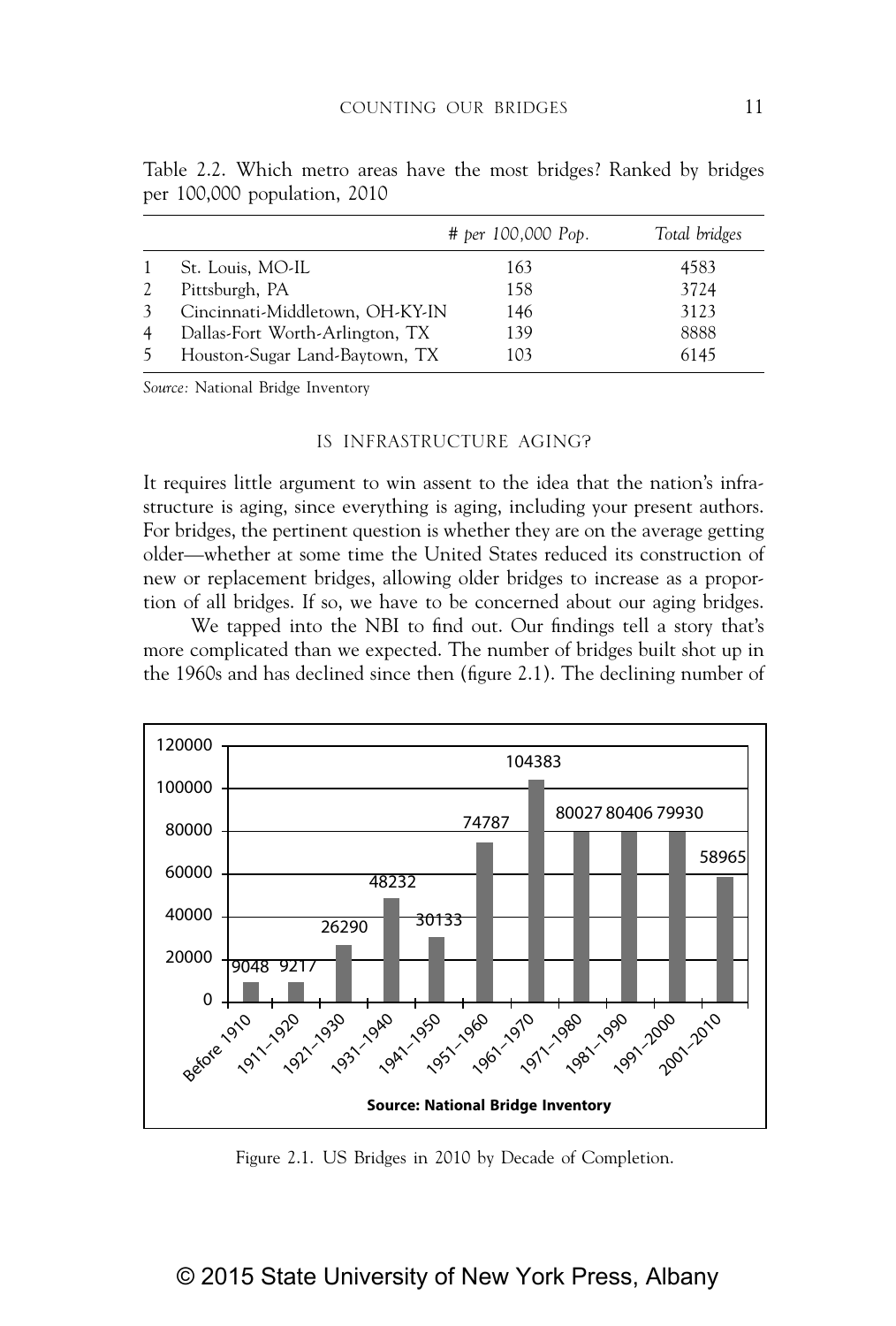newly built bridges since the 1960s is not in itself a sign of neglect. Despite the decline in new completions, the bridge stock counted at (mostly) fiveyear intervals since 1992 (table 2.3) shows steady growth, with a small decline in the final half decade. The current stock of 605,086 represents over a three percent increase in just under twenty years. Some slowing in new bridge completions may be a good sign. It may well indicate that the nation's number of bridges simply has approached the saturation point—by the new century we had bridges at most of the places where we were ever likely to build.

So it's important to draw the right lesson here. The lesson is *not* that America has failed to build enough new bridges in the past three decades. Rather, it is that the spurt of bridge building in the 1960s and 1970s is coming due—these bridges are reaching an age at which they will pose ever more problems.

### ARE BRIDGES DEFICIENT?

Old age is just a broad indicator that a bridge may require attention. Decisions on rehabilitation or replacement depend, of course, on actually observed problems. The NBI keeps track of problems, which it divides into two kinds, "structural deficiency" and "functional obsolescence."

Let's start with the former. For each bridge in the inventory, a state official fills out a form that evaluates the structural condition of the bridge components on a nine-point scale, starting with 9 for excellent. A score of 4 denotes deterioration, such as pieces falling off the structure. Skipping 3, we get to a 2, which indicates deterioration so severe that, subject to close monitoring, the bridge may have to be closed. With a score of 1 the bridge is in imminent danger of failing, so it should be closed to traffic, but may still be repairable. At the bottom, a 0 means the bridge is out of service and cannot be fixed. A bridge with a rating of 4 or below is labeled structurally deficient.

The bridge may, however, be obsolete even if it is structurally sound. For a particular type of road (say an interstate highway) and for a particular daily traffic load, engineers can consult national guidelines to decide

| Table 2.3. Public Bridges in the United States, 1992-2011 |  |  |  |  |  |  |  |  |  |
|-----------------------------------------------------------|--|--|--|--|--|--|--|--|--|
|-----------------------------------------------------------|--|--|--|--|--|--|--|--|--|

|                     | 1992 | 1997 | 2002                                    | 2007 | 2011 |  |
|---------------------|------|------|-----------------------------------------|------|------|--|
| US stock of bridges |      |      | 585,830 596,632 604,233 612,205 605,086 |      |      |  |

*Source:* National Bridge Inventory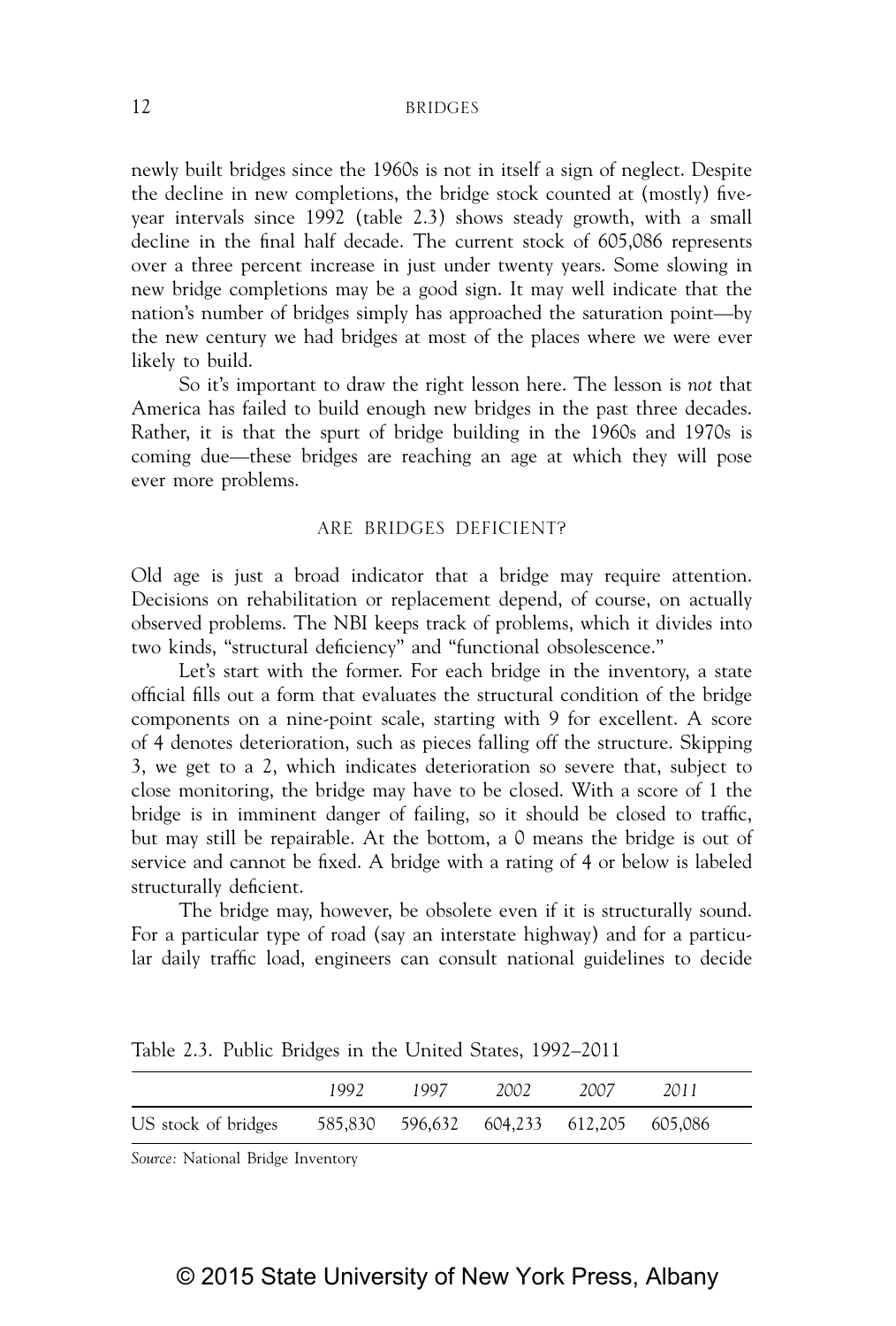whether the lanes are wide enough; bridges having lanes that are too narrow by modern standards are considered obsolete. If clearances underneath for road traffic are too low by modern standards; if emergency road shoulders are insufficient or nonexistent; or if the approach roads to the bridge are subject to flooding or have curvature that is too sharp—for any of these reasons, too, a bridge is considered functionally obsolete.

So how do American bridges stack up? In making a judgment, we have to keep in mind that the data is collected by state agencies, which are required to use the same data when asking for federal highway funds. Following NBI instructions, a state official would have to list a bridge as structurally deficient even if the defect does not pose a danger of collapse, or list a bridge with narrow lanes as obsolete even if daily users consider it to be just fine. Then again, some of the deficiencies can be serious indeed.

The result is that 11 percent are structurally deficient and 13 percent are obsolete. Altogether 24 percent of the nation's bridges have one shortcoming or the other or both (table 2.4). It's hard to know whether to read this result as good news or bad news.

The good news is that the percentage of deficient bridges has been declining (table 2.5). Structural deficiency has been dropping steadily from 20.7 percent of bridges in 1992 to 11.2 percent in 2011. Reasons may include increasing quality of the bridge stock brought about by new construction, and better maintenance and inspection. Over the same period, functional obsolescence has remained fairly steady, fluctuating at about 13 percent of bridges.

Despite improvements, 24 percent of bridges were still flawed in one way or another in 2011—that's almost 144,000 bridges! Now the bad news: the bridges built in the 1960s and 1970s are reaching an advanced age, suggesting an accelerating rate at which bridges will become deficient in the coming years (unless ever more is spent on keeping them in good repair).

#### IS TRAFFIC CONGESTION INCREASING?

A bridge may have to be upgraded or replaced, or an additional bridge may have to be built, for a reason other than deficiency: because it cannot serve the growing traffic pressure (i.e., it is functionally obsolete). Are

| Not Deficient | Structurally Deficient | <b>Functionally Obsolete</b> | Total   |
|---------------|------------------------|------------------------------|---------|
| 461,197       | 67,526                 | 76,363                       | 605,086 |
| 76%           | 11%                    | 13%                          | 100%    |

Table 2.4. Deficiency in Bridges, 2011

*Source:* National Bridge Inventory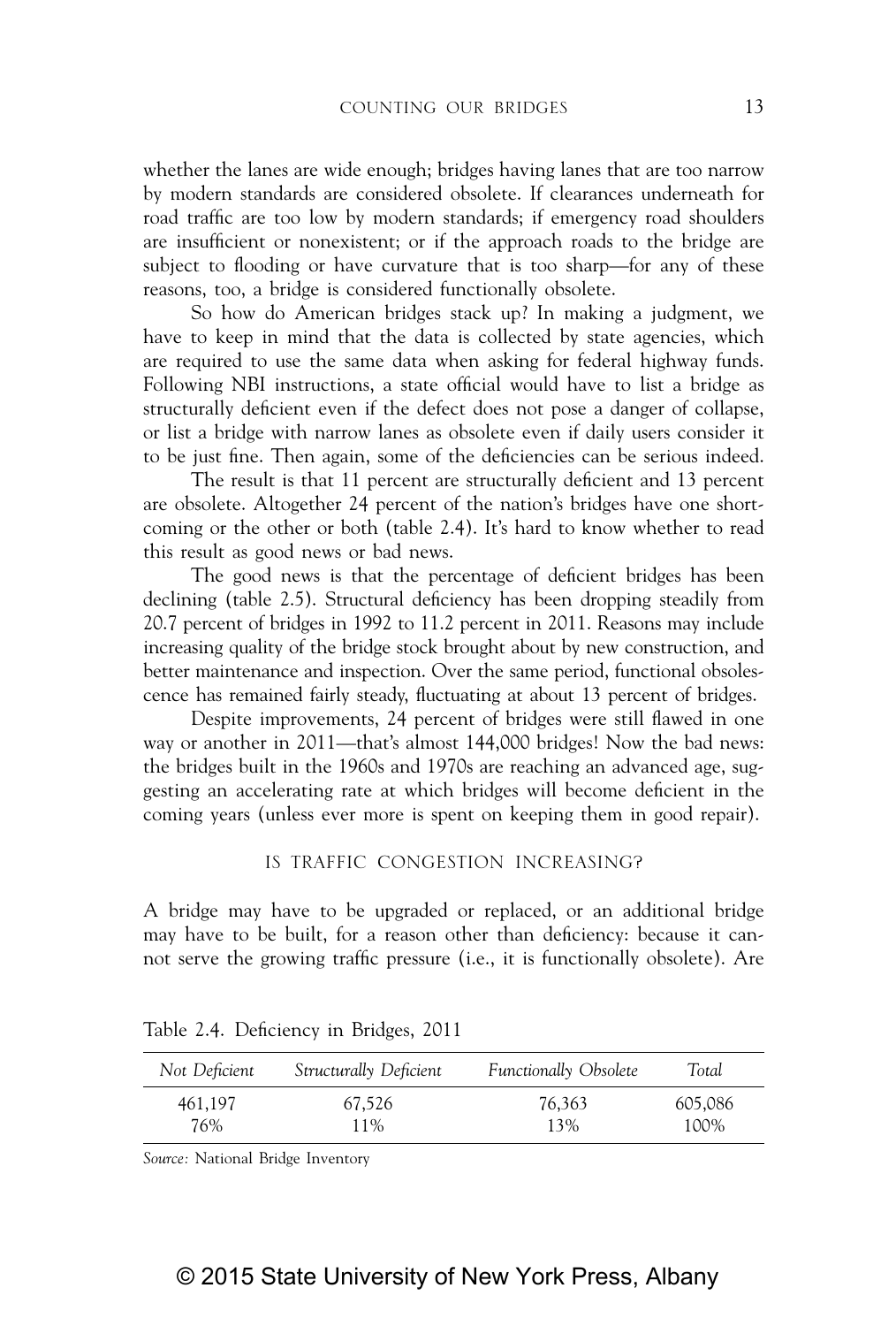|                              | 1992    | 1997    | 2002    | 2007    | 2011    |
|------------------------------|---------|---------|---------|---------|---------|
| Number of bridges            | 572,196 | 582,751 | 591,220 | 599,766 | 605,086 |
| Structurally Deficient       | 118,698 | 98,475  | 81,437  | 72,524  | 67,526  |
|                              | 20.7%   | 16.9%   | 13.8%   | 12.1%   | 11.2%   |
| <b>Functionally Obsolete</b> | 80,392  | 77,410  | 81,573  | 79,792  | 76,363  |
|                              | 14.0%   | 13.3%   | 13.8%   | 13.3%   | 12.6%   |
| Not deficient                | 373,106 | 406,866 | 428,210 | 447,450 | 461,197 |
|                              | 65.3%   | 69.8%   | 72.4%   | 74.6%   | 76.2%   |

Table 2.5. Trends in Deficient Bridges

*Source:* National Bridge Inventory

bridges facing increased demands to carry traffic? Though we do not have reliable measurements of traffic exactly at bridges, we do know that through 2007 urban areas were indeed undergoing increased traffic congestion. That observation comes from the *Urban Mobility Report,* a study prepared by the Texas Transportation Institute and published in July 2009. Before accepting the result, the attentive reader must ask what "congestion" means, since it is by no means easy to define.

To gather their data, the Texas researchers studied conditions during peak travel hours, which they defined as 6 to 10 a.m. and 3 to 7 p.m. These are the hours during which about 50 percent of daily travel takes place—it is the time when the most demand is placed on road infrastructure. They then collected traffic data for these time periods at thousands of road segments in 439 urban areas.

For each lane in the road segments studied, they used computer programs to estimate travel times under free-flow conditions (no jams, breakdowns, crashes, or weather problems). With the collected traffic data, they then divided actual travel times during peak hours by the theoretical travel times under the free-flow conditions. The result was the "travel time index." If it were exactly "1," it would mean that traffic moved at the free-flow rate. But in all metro areas the index was higher than 1.

The Los Angeles metro area had the highest index—1.49—which meant that travelers on the average spent 49 percent more time traveling during peak hours than they would have under free-flow conditions. To exasperated Angelinos, the index may seem too low. But they must remember that the index includes travelers who hit the road at 6 a.m. and managed to escape the worst of the congestion.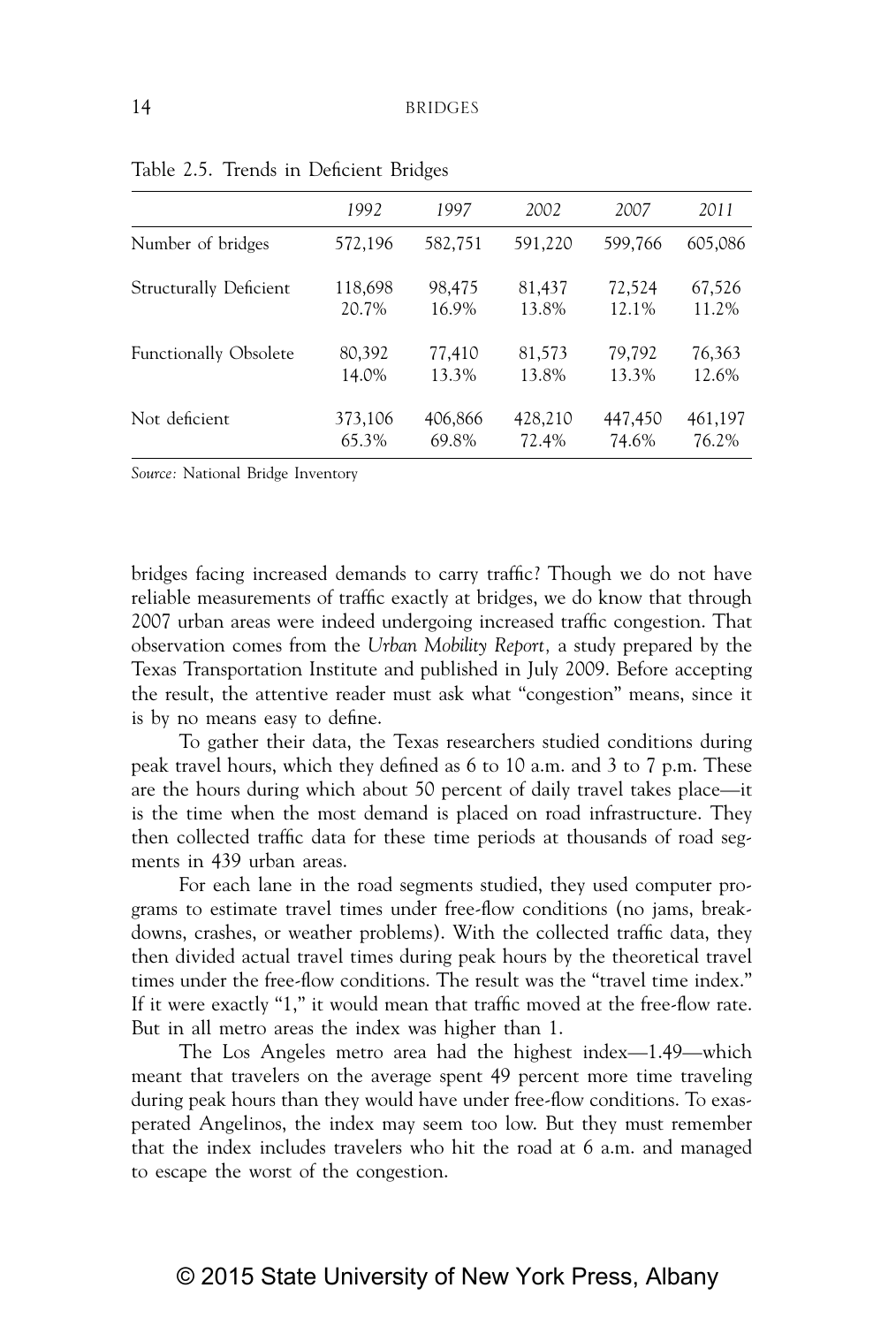The researchers then multiplied the average daily delay by the number of travel days per year to get average annual hours of delay per traveler. In the Los Angeles area it was 70, in Washington, DC, 62 hours, and in Buffalo, New York, 11 hours. In general, delay increased with size of metro area: the bigger the area, the more the delay. So the 14 very large metro areas averaged a delay of 35 hours per year, while the 16 small metro areas studied (from Charleston, South Carolina, to Wichita, Kansas) averaged 19.

Now we can get to our question: has congestion been increasing? As we see in figure 2.2, all sizes of metro areas have undergone increases in travel delays. In the 25 years after 1982, very large metro areas saw annual hours of traveler delay more than double.

It is a safe guess from this data that increased congestion overall means particular problems on bridges, because bridges are often traffic chokepoints (see chapter 8), where traffic congestion tends to be especially severe.

## INFRASTRUCTURE CRISIS?

Overall, the United States since the 1990s has succeeded in reducing the percentage of structurally deficient bridges, and, of course, this is good news because structural deficiency implies dangers ahead. Then again, the spurt in bridge construction in the 1960s and 1970s is coming due. Many bridges are at an age at which they are accumulating expensive problems, which must be managed with corrective maintenance until reconstruction or replacement becomes essential.

That the percentage of obsolete bridges has fluctuated in the same range for these 20 years is less worrisome in itself. A minor shortfall in



Figure 2.2. Trends in Travel by Metro Size.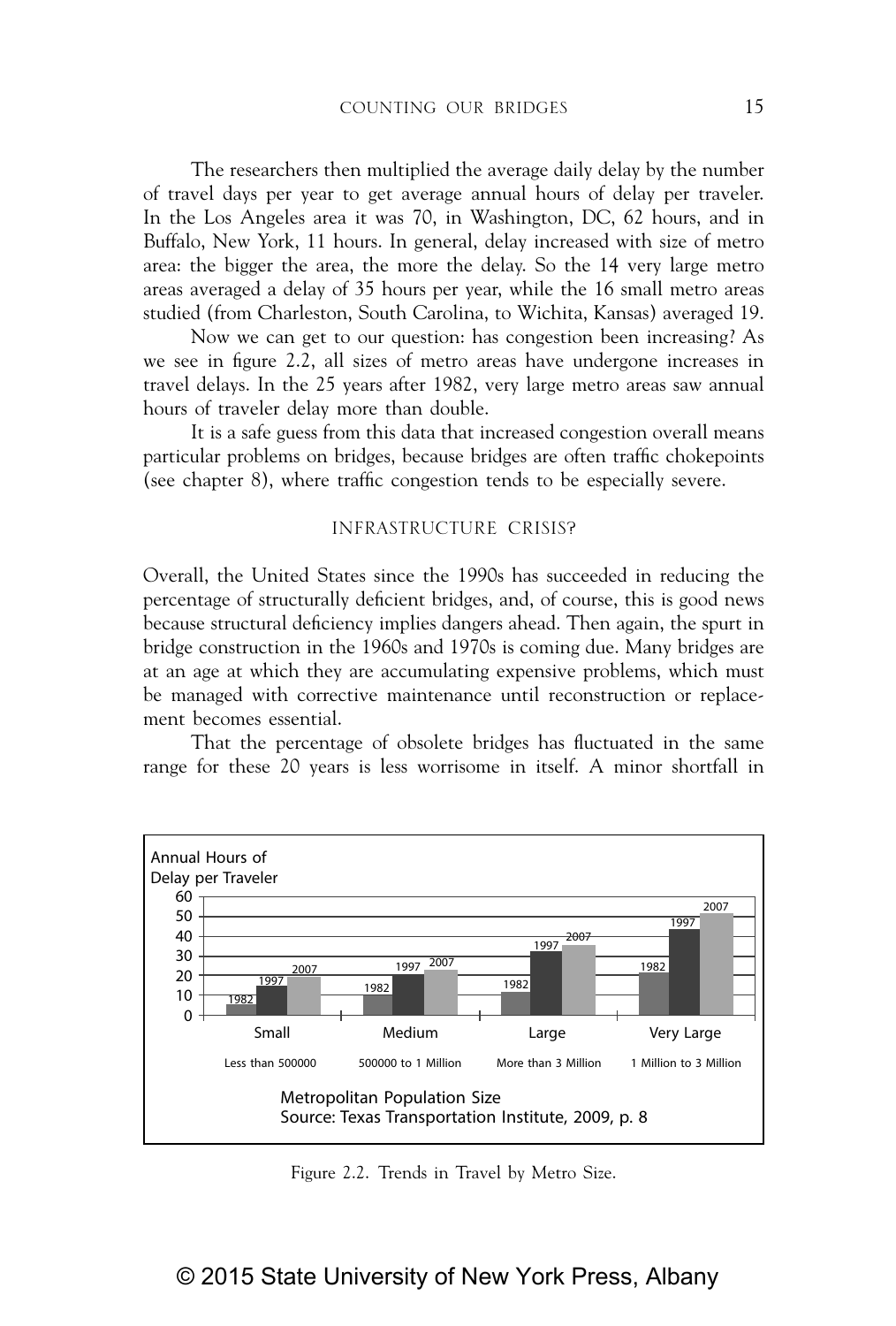achieving current standards may put the bridge in the obsolescent category while adding only marginally to the danger of travel. Then again, we have to keep in mind that the country's stock of bridges has grown. Even if the *percentage* of obsolescence remains steady, the *number* of such bridges has grown.

As we have seen, traffic is growing apace in cities and suburbs, especially in the largest metro areas. The demand does not necessarily have to be met with more bridges. Public transit, better traffic management, and incentives to get out of the car can reduce congestion while avoiding the expense of new structures. But we should not be too sanguine about possibilities for reducing car dependence. Energy crises and fuel-price spikes have come and gone, yet Americans have kept on driving.

Under the combined pressures of obsolete infrastructure and growing traffic demand, states and localities have continued to build new and rehabilitate old bridges. The NBI registers about 8,000 bridge completions per year in the United States, of which about 20 percent are rehabilitations and the rest are newly built or replaced, as shown in table 2.6. As we see in the table, rehabilitations have remained fairly level (with a peak in 2009), but new builds have been declining. With over 144,000 deficient bridges in America (of which 47 percent are structurally deficient and the rest obsolescent), we're chipping away at about 8,000 per year.

Additional bridges join the deficiency list each year, so we are always trying to catch up. And as the bridge stock from the 1960s comes due, the deficiency list will grow unless the United States accelerates the rate at which it builds new bridges. We are not in a bridge infrastructure crisis now, but it is around the corner.

|       | New and Replaced | Rehabilitated | Total |
|-------|------------------|---------------|-------|
| 2003  | 6641             | 2951          | 9592  |
| 2004  | 6504             | 1664          | 8168  |
| 2005  | 6130             | 1758          | 7888  |
| 2006  | 6182             | 1688          | 7870  |
| 2007  | 5334             | 1749          | 7083  |
| 2008  | 5364             | 1601          | 6965  |
| 2009  | 5368             | 2736          | 8104  |
| 2010* | 4061             | 2421          | 6482  |

Table 2.6. Bridge Building by Year

*Source:* National Bridge Inventory

\*Incomplete data